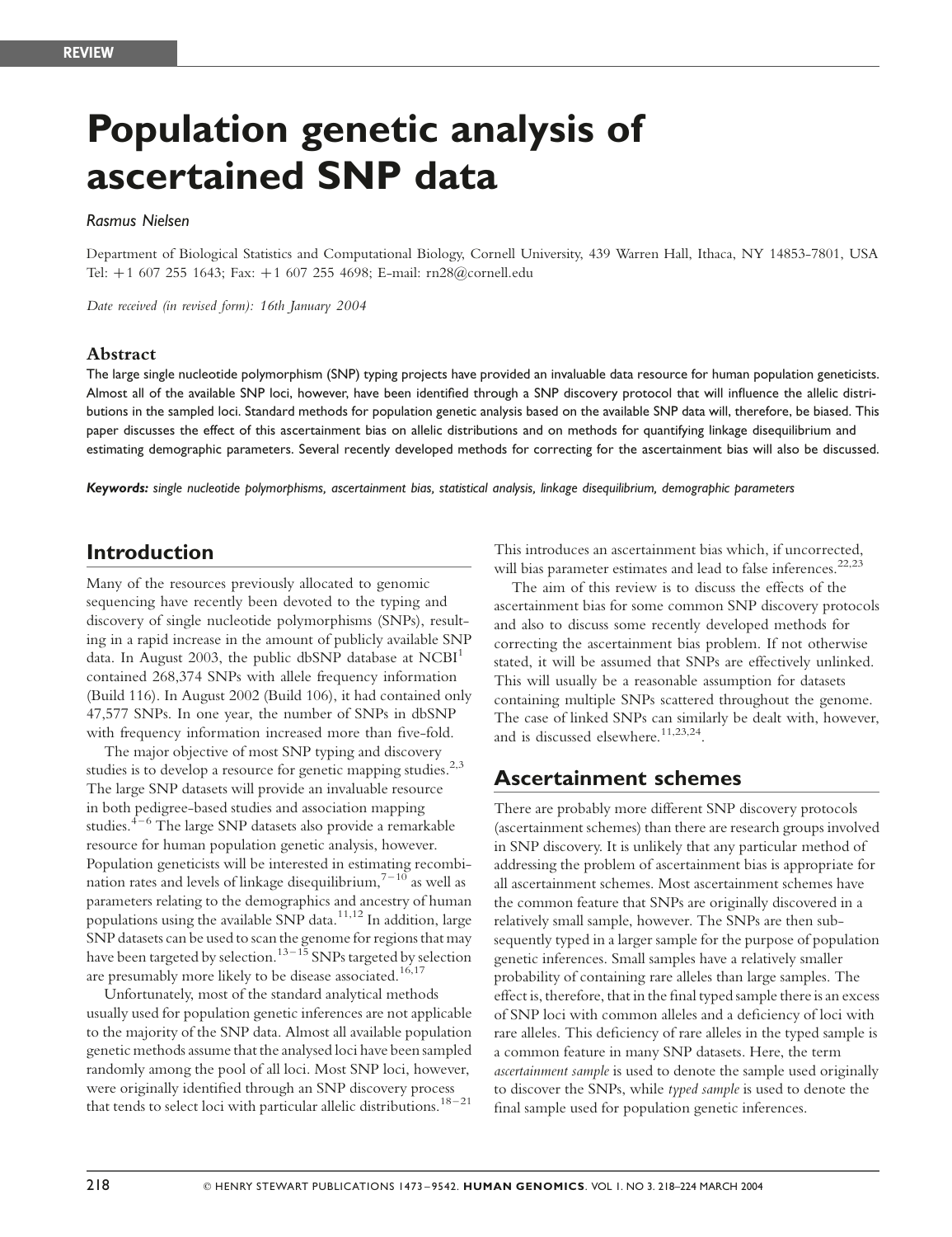The ascertainment sample usually consists of two or more gene copies from a panel. A panel is a group of individuals whose DNA has been used in the SNP discovery process. SNPs are usually originally identified from an alignment of sequences or a collection of sequences, the SNP discovery alignment. In some cases, all individuals in a panel have been typed in the ascertainment sample and are represented in the SNP discovery alignment. In such cases the depth  $(d)$  of the SNP discovery alignment is equal to twice the number of diploid individuals in the panel  $(n_n)$ . Very often, however, only a subset of the panel haplotypes (gene copies) have been typed for each SNP in the ascertainment sample  $(d < n_p)$ . This may occur, for example, if the SNP discovery process is based on data obtained from shotgun sequencing. Although one may know how many sequences were included in the alignment for each SNP that was discovered, one will not know the true depth of the alignment because the sequences have been sampled with replacement from the panel sequences, ie the alignment in the ascertainment sample for a particular SNP may contain the same sequence more than once. Furthermore, the information regarding the depth of the alignment for each SNP may have been lost through time. This may occur, for example, because the number of sequences in the alignment has increased through time and no records have been kept regarding the number of sequences on which the SNP discovery process was based. SNP discovery protocols may, therefore, differ in the assumptions one can make regarding the depth of the ascertainment sample. Ascertainment schemes may also vary depending on whether singletons or lowfrequency SNPs have been eliminated directly, on various aspects relating to the SNP verification process (eg resequencing) and on the method used for base-calling. Finally, the effect of the ascertainment bias will differ depending on whether the sequences used for SNP discovery is a subset of the data in the typed sample or if there is no overlap between these two sets of data.

## Effect on the frequency spectrum

The frequency spectrum summarises the allelic distribution in a sample. Under the classical neutral coalescence model,<sup>25,26</sup> the probability of observing X copies of a mutant allele in a sample of size *n* is:<sup>27</sup>

$$
\Pr(X = x) = \frac{x^{-1}}{\sum_{i=1}^{n-1} 1/i}, \quad 0 < x < n. \tag{1}
$$

The distribution of  $X$  in Equation (1) gives the expected frequency spectrum for this model. The particular version shown in Equation (1) assumes that it is known which allelic type is mutant and which allelic type is ancestral.

To illustrate the effect of the ascertainment process on the frequency spectrum, it should be assumed that each SNP

was originally discovered in a small sample of known size d, and subsequently typed in a larger sample of size  $n - d$ , resulting in a final sample of size  $n$ , ie, the ascertainment sample is a subset of the typed sample. Only loci that were variable in the sample of size  $d$  are included in the analysis. Then:  $11,28,29$ 

$$
Pr(X = x) = \frac{Pr(A \text{secret} | X = x) / x}{\sum_{i=1}^{n-1} Pr(A \text{secret} i) / i},
$$
  
1 \le x \le n - 1, (2)

where

 $Pr(Aset$ ainment $|X = i)$ 

$$
=1-\left[\binom{i}{d}+\binom{n-i}{d}\right]\binom{n}{d}^{-1}.
$$

Sherry *et al.*<sup>30</sup> used a similar expression to test 'goodness of fit' of a standard neutral model to data of population frequencies of Alu elements, in a case where the Alu elements had originally been detected in a single diploid genome.

The frequency spectrum — when it is known which allele is ancestral, the so-called folded frequency spectrum — is given by  $Pr(X = x) + Pr(X = n - x)$ .

Figures 1a and 2a show the unfolded and folded frequency spectra respectively, in a sample of size  $n = 20$  when  $d = 2$ ,  $d = 5$ ,  $d = 10$  and  $d = 20$  (no ascertainment bias). Notice that the effect of the ascertainment bias is quite pronounced, even when d is relatively large  $(d = 10)$ . In an ascertainment sample of size  $d = 2$ , the folded frequency spectrum becomes uniform on all values from 1 to  $n/2$ . Clearly, any population genetic inferences based on allele frequencies will be strongly influenced by the ascertainment scheme.

In many cases, it may be more realistic to assume that the ascertainment sample is not a subset of the typed sample. In that case, invariable sites (sites in which the allele frequency is  $X = 0$  or  $X = n$ ) may occur in the typed sample. In the following, it should be assumed that such invariable loci in the typed sample have been discarded. This will often be the case because SNPs that are not variable in the typed sample may be assumed to be generated artifactually by sequencing or alignment errors in the ascertainment sample. These loci will be categorised as loci in which the polymorphism could not be verified. The expected frequency spectrum for such samples can be obtained by considering the possible allele frequencies in the sample of size  $n + d$  that arises by pooling the ascertainment sample and the typed sample. If the allele frequency in the ascertainment sample is known, this case is identical to the case where the typed sample is a subset of the ascertainment sample, and the expected frequency spectrum in the sample of size  $n + d$  can be obtained using Equation (2). If the allele frequency in the ascertainment sample is unknown,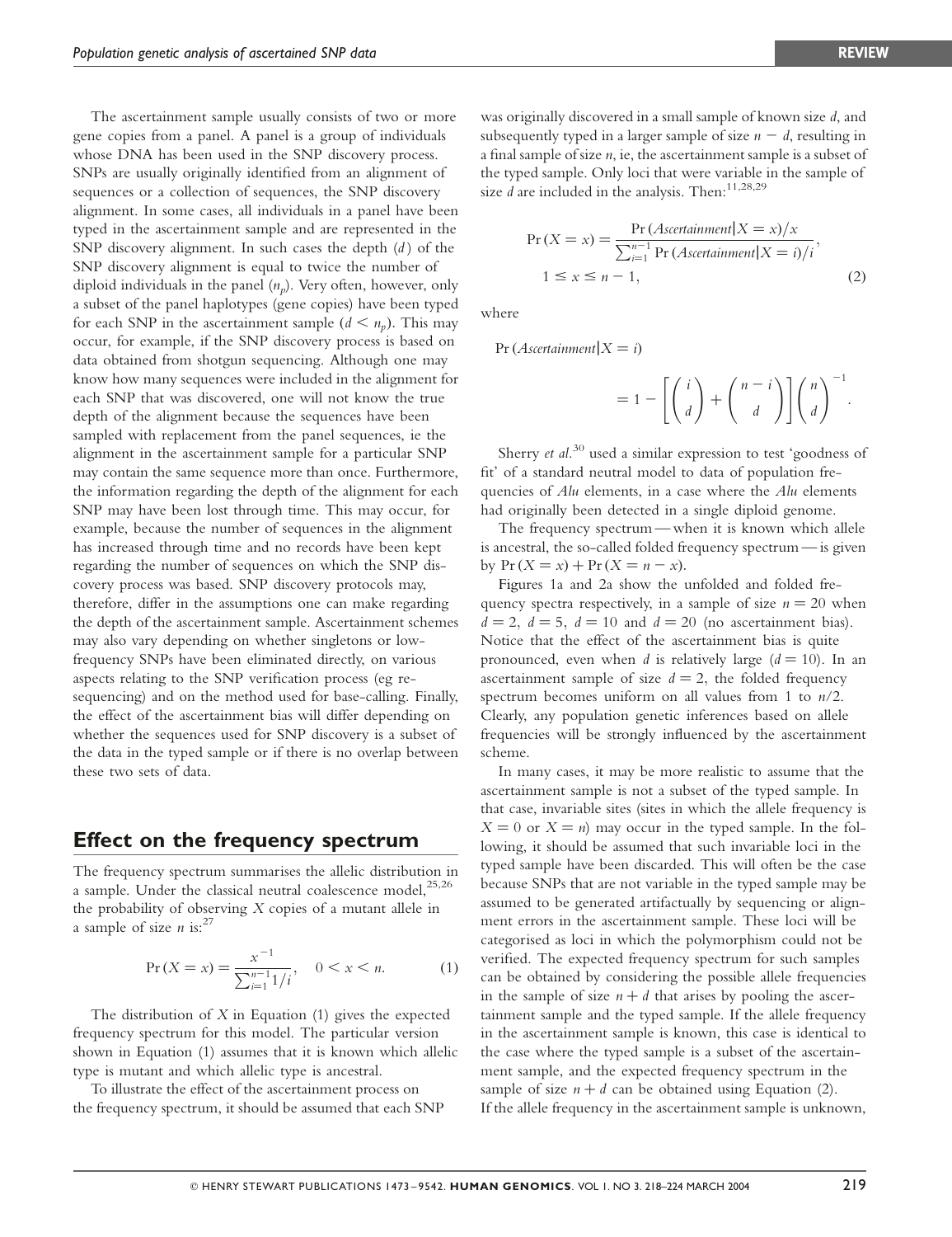

the expected frequency spectrum in a sample of size  $n$  is given by:11,28,29

$$
\Pr(X = x) = \frac{\sum_{j=1}^{d-1} \Pr(X = x, Y = j | Z = x + j) / (x + j)}{\sum_{i=1}^{n-1} \sum_{j=1}^{d-1} \Pr(X = i, Y = j | Z = i + j) / (i + j)},
$$
  
1 < x < n - 1, (3)

where

$$
\Pr(X = x, Y = j | Z = x + j) = \frac{\binom{x+j}{j} \binom{n+d-x-j}{d-j}}{\binom{n+d}{d}},
$$

and Y and Z are the number of mutant alleles in the ascertainment sample and the pooled sample, respectively.



Figure 2. The expected folded frequency spectrum in the standard neutral model assuming a sample of size  $n = 20$  chromosomes and an ascertainment sample size of  $d = 2$  (black),  $d = 5$ (dark grey),  $d = 10$  (light grey) and  $d = 20$  (white; no ascertainment bias). In (a) it is assumed that the ascertainment sample is a subset of the typed sample and in (b) it is assumed that it is not.

Figures 1b and 2b show the unfolded and folded frequency spectrum, respectively, in a sample of size  $n = 20$ . Notice that the effect of the ascertainment bias is even stronger than in the case where the ascertainment sample sequences were a subset of the typed sample sequences.

# Effect on inferences of demographic parameters

With the exception of population growth parameters, the effect of the ascertainment bias on inferences regarding demographic parameters has not been extensively analysed in the literature.<sup>29</sup> Population growth has the effect of skewing the frequency spectrum towards an excess of rare alleles.<sup>31</sup> Because the effect on the frequency spectrum of most ascertainment schemes is in the opposite direction — towards an increase in the number of intermediate frequency alleles — the effect of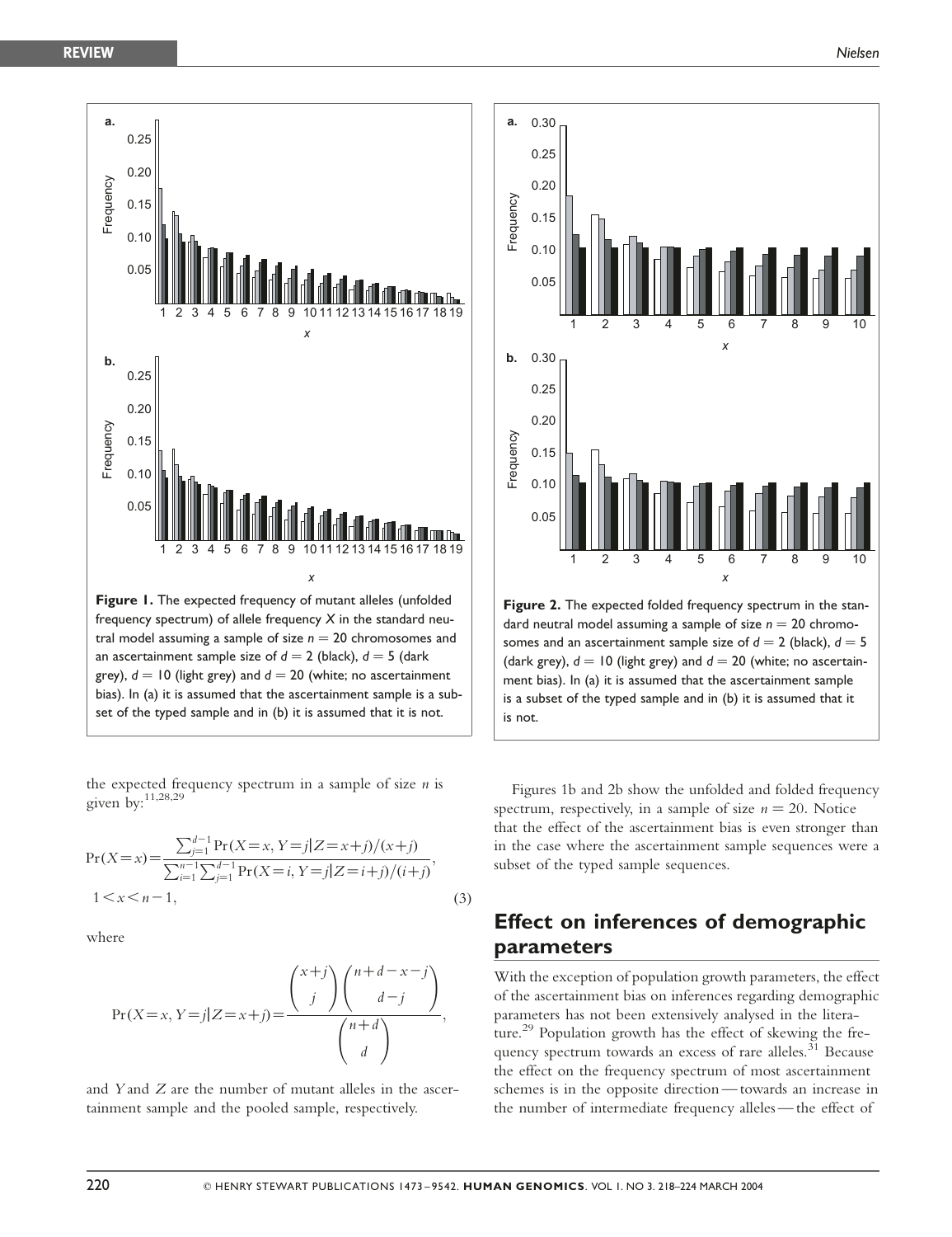the ascertainment bias will be to reduce or eliminate the evidence for population growth. For example, Nielsen<sup>23</sup> found that there was little or no evidence for population growth in a dataset of 39 SNP loci. The lack of evidence for population growth was probably caused by the effects of the ascertainment scheme originally used to discover the  $SNPs$ <sup>29</sup> Polanski and Kimmel found that estimates of population growth rates are extremely sensitive to the exact details of the ascertainment scheme.<sup>29</sup> They noted that even if just a small number of SNPs with low frequency polymorphisms have been eliminated due to presumed sequencing errors, this can substantially alter estimates of population growth rates.

The ascertainment scheme also has a profound effect on inferences regarding population structure. Wakeley *et al.*<sup>11</sup> showed that under a model of human demographics, the effect of an ascertainment bias would be to overestimate the rate of migration between populations. The complex ascertainment scheme considered by Wakeley et al. would preferentially select SNPs in genomic fragments with very old coalescent times. Because of the older coalescent times, these fragments of the genome have had an increased opportunity for migration in their genealogical history than fragments with very recent coalescent times, leading to ascertainment bias towards estimates of lower population subdivision.

If only one population is represented in the ascertainment sample, the effective population size of this population will be overestimated relative to the population size of other populations included in the typed sample. This is an issue that has been explored extensively for restriction fragment length polymorphism (RFLP) data. $32-35$  Most of the available human RFLP data are based on polymorphisms that were originally identified in European populations. Initial analysis of these data led to the conclusion that the effective population size of Europeans is as large, or larger, than the effective population size of Africans. Most other data, however, such as mitochondrial DNA data, have shown that the effective population size of Africans in fact is much larger than the effective population size of Europeans.<sup>32,36</sup> Once discovered, the higher African heterozygosity, which had been obscured by ascertainment bias, became an important feature of 'out of Africa' theories. To date, this is probably the best practical example of how ascertainment bias may lead to erroneous conclusions in human genetics.

Figure 3 shows the expected unfolded frequency spectra from two populations simulated under different ascertainment schemes, assuming a standard coalescent model with migration, $37$  with the number of migrants exchanged between the populations per generation set to  $M = 1$ .

In all cases, it is assumed that the ascertainment sample is a subset of the typed sample and that a locus is included in the analysis if there is variability in the ascertainment sample pooled from the two populations. Notice (see Figure 3a) that the frequency spectrum, when the typed sample is used as the



0.35

a.

ascertainment sample, is not very different from the frequency spectrum expected from a panmictic population, although there is a slight shift towards fewer ancestral alleles of low frequency. Because the ascertainment scheme is based on variability in any of the populations, one of the populations may now be invariable  $(X = 0 \text{ or } X = 20)$ , while the other population is variable. In this case, the expected value of the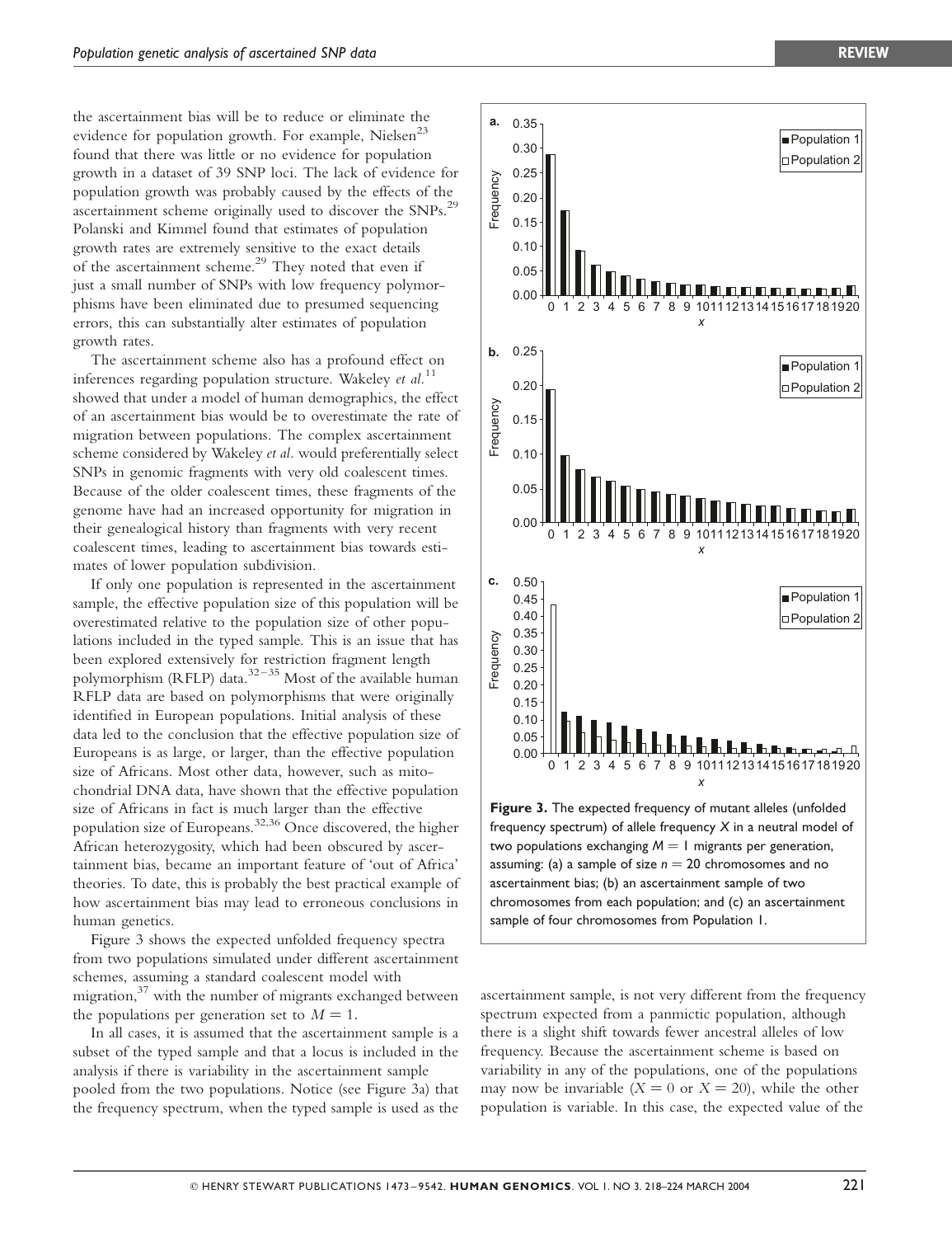popular measure of population subdivision,  $F_{ST}$ , is approximately 0.12.

If the ascertainment sample consists of two chromosomes from each population (Figure 3b), the frequency spectrum is further skewed towards including more high frequency ancestral alleles. In this case, the expected value of  $F_{ST}$  is approximately 0.17. The ascertainment scheme has increased the level of expected heterozygosity both within and between populations, but the combined effect is to increase the value of  $F_{ST}$  in this case. If ascertainment is based on a sample from only one population, the ascertainment population (Figure 3c), the frequency spectra of the two populations will differ because invariable loci may not exist in the population from which the data have been ascertained. The expected value of  $F_{ST}$  is now 0.13. Furthermore, among the variable site patterns, the ascertainment population has relatively more mutant alleles of intermediate frequency. The expected heterozygosity will be higher in the ascertainment population than in the other population.

### Effect on linkage disequilibrium

The effect of the SNP discovery protocol on measures of linkage disequilibrium (LD) was examined by Nielsen and Signorovitch<sup>28</sup> and Clark *et al.*<sup>10</sup> The effect depends on the measure of LD and the exact details of the ascertainment protocol. For a protocol in which the ascertainment sample is a subset of the typed sample and identical for all loci, the standardised linkage disequilibrium coefficient, D', will be underestimated. $^{28,38}$  Another measure of LD, the squared allele frequency correlation coefficient,  $r^2$ , however, will be overestimated in the presence of this type of ascertainment bias.<sup>28</sup> In both cases, the effect is quite strong. For example, if the population recombination rate ( $\rho = 2N_eR$ , where  $N_e =$ effective population size and  $R =$  recombination rate) equals 1,  $r^2$  is increased 2.5 times if  $n = 100$  and  $d = 5$ . Akey *et al.*<sup>38</sup> also showed that in the case of population subdivision, where only one or a subset of a population are represented in the ascertainment sample, the ascertainment bias may be even more pronounced for the populations not represented in the ascertainment sample.

By contrast, the ascertainment protocol has much less effect on Hudson's composite likelihood estimator of  $\rho$ .<sup>39</sup> Typically, the bias in the estimate is less than 20 per cent and can be almost negligible, depending on the exact details of the ascertainment scheme. $^{28}$  In general, if ascertainment for all loci is based on the same set of chromosomes, the ascertainment bias will be towards lower values of  $\rho$ .

## Correcting ascertainment bias

It should by now be clear that appropriate population genetic analysis of ascertained SNP data is problematic in the absence of methods for correcting for ascertainment bias. Fortunately, it is possible in many cases to correct the ascertainment bias relatively easily, if reliable information is available regarding the details of the ascertainment scheme.

The true frequency spectrum can be estimated from the observed frequency spectrum in an ascertainment biased sample. For example, consider the ascertainment scheme modelled in Equation (2). For this ascertainment scheme, the maximum likelihood estimates  $(\hat{p}_k)$  of the probabilities  $Pr(X = k)$  are given by:

$$
\hat{p}_k = \frac{n_k}{\Pr(A \text{scertainment}|X=k)} \left[ \sum_{j=1}^{n-1} \frac{n_j}{\Pr(A \text{scertainment}|X=j)} \right]^{-1},
$$
\n
$$
k = 1, \dots, n-1 \tag{4}
$$

where  $n_i$  is the observed number of loci with allele frequency j.

Figure 4 shows an example of uncorrected and corrected estimates of the frequency spectrum for a simulated dataset. Although analytical formulae such as Equation (4) may not be obtainable for all possible ascertainment schemes, it will in general be possible to obtain maximum likelihood estimates of the sample allele frequencies (the frequency spectrum). Such estimates may be useful for exploratory data analysis and to correct various parameter estimates based on the frequency spectrum. Correcting the frequency spectrum, however, is, in many cases, not the optimum method for correcting population genetic estimates based on ascertained SNP data, because this complicates the construction of valid confidence



Figure 4. The observed frequency (grey) of a mutant allele in a sample of 1,000 SNPs simulated under the standard neutral model with the ascertainment scheme of Equation 2 and assuming  $n = 20$  and  $d = 4$ . The black bars show the corresponding expected frequencies assuming no ascertainment bias and the white bars show the estimated frequencies using the correction given in Equation 4.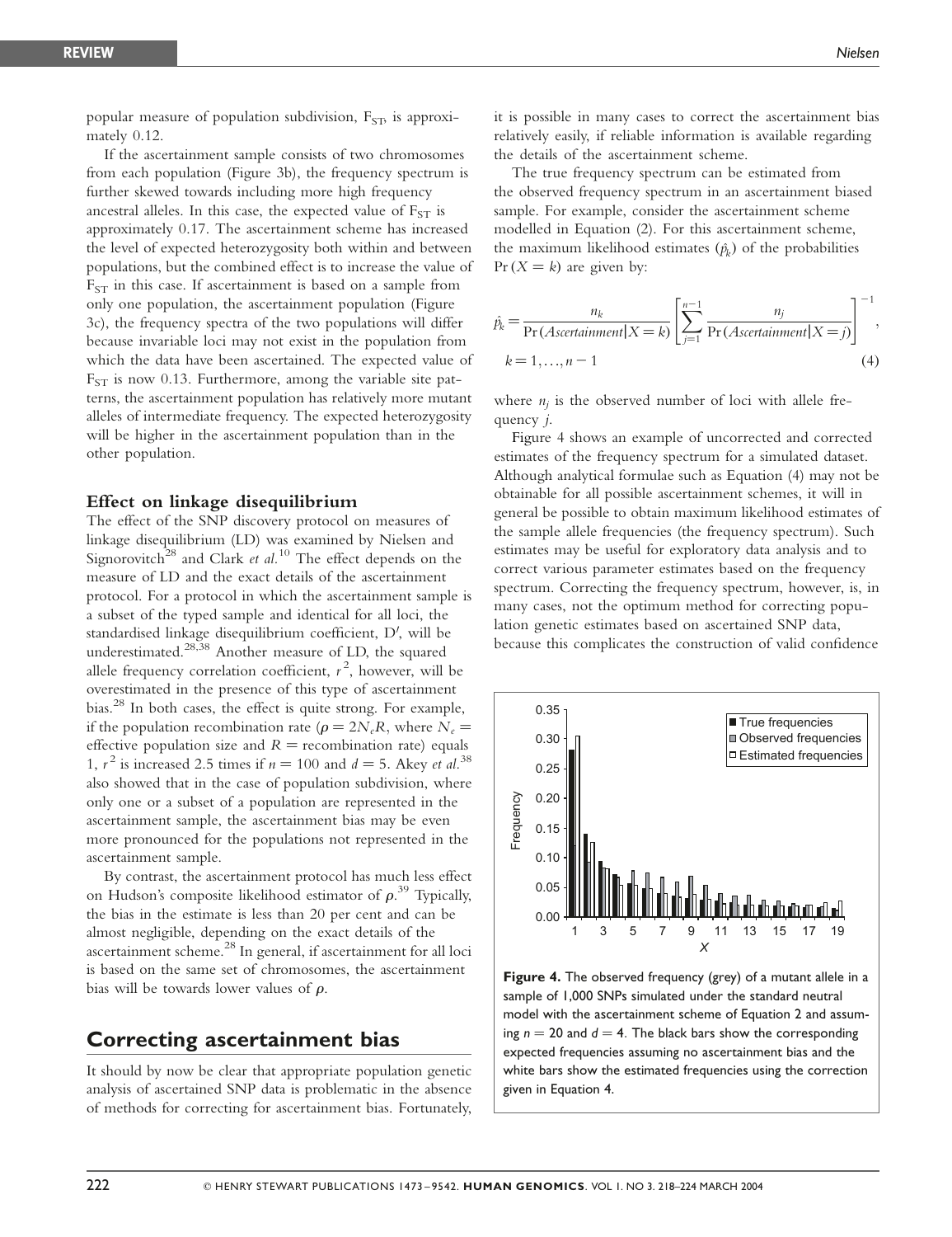intervals or other measures of statistical uncertainty. In many cases, it might be preferable to correct the estimators directly. Such direct methods for correcting estimators are often mathematically easy to devise, especially when the estimators are based on likelihood functions. Correcting for ascertainment bias then simply becomes a question of defining the correct likelihood function. The likelihood function can be modified by conditioning on ascertainment, ie the corrected likelihood function should be defined as:

$$
Pr(Data | \Theta; \text{Ascertainment}) = \frac{Pr(Data, \text{Ascertainment} | \Theta)}{Pr(Ascertainment | \Theta)}, \tag{5}
$$

where  $\Theta$  is the vector of parameters. For example, in the case where the ascertainment sample is a subset of the typed sample, the corrected likelihood function calculated for a single locus with  $X$  mutant gene copies will be:<sup>28,29</sup>

$$
\Pr(X = x | \Theta; \text{A} \text{set} \text{a} \text{in} \text{m} \text{ent})
$$
\n
$$
= \frac{\Pr(\text{A} \text{set} \text{a} \text{in} \text{m} \text{ent} | X = x) \Pr(X = x | \Theta)}{\sum_{i=1}^{n-1} \Pr(\text{A} \text{set} \text{a} \text{in} \text{m} \text{ent} | X = i) \Pr(X = i | \Theta)},
$$
\n
$$
1 \le x \le n - 1. \tag{6}
$$

Such an approach has been used to correct estimates of  $\rho$ based on Hudson's  $(2001)$  estimator.<sup>28</sup> Application of this procedure produces approximately unbiased estimates of  $\rho$ . Polanski and Kimmel<sup>29</sup> used this method to estimate population growth rates from SNP data. They showed that, under a model of exponential population growth, as the effect of the ascertainment bias increases, the power to reject the hypothesis of no population growth decreases, even after correction of the ascertainment bias. In this case, an SNP discovery protocol in which loci with high frequency alleles have been chosen preferentially has caused a reduction in power compared with randomly sampled SNPs. The reason is that most of the information regarding population growth comes from rare alleles. In general, using ascertainment protocols that enrich the data with respect to common alleles can lead both to a decrease and an increase in power, depending on the specifics of the models and parameters being estimated.

The methods for correcting the likelihood function and estimating the frequency spectrum can easily be extended to the case where low frequency alleles have been eliminated  $\text{directly}^{29}$  and to more complicated ascertainment schemes involving linked SNPs.<sup>11</sup> Wakeley et al.<sup>11</sup> considered data in which SNPs have been ascertained on the basis of the number of SNPs occurring on the genomic fragment on which they are located. They used methods similar to Equation (5) to estimate population growth rates and migration rates between human populations.

In theory, if detailed records regarding the SNP discovery protocols are being kept, corrections of the ascertainment bias are always possible. Even in the case where some information regarding the ascertainment scheme has been lost, such as the allele frequencies in the ascertainment samples, it may be possible to recover approximately unbiased parameter estimates and valid confidence intervals by statistical modelling of the ascertainment process. In cases where there is little or no overlap between the ethnicities of the individuals included in the typed sample and the ascertainment samples, however, corrections can only be made in parametric models describing the genetic relationship between the populations. In such cases, it will typically be difficult or impossible to use classical non-parametric methods for statistical inference.

# Conclusions and recommendations

The SNP discovery protocol has a clear and pronounced effect on almost any population genetic inferences. Estimation of population genetic parameters based on information in the frequency spectrum is particularly sensitive to the applied ascertainment scheme. Even the elimination of relatively few SNPs with rare alleles, due to presumed sequencing errors, can have a pronounced effect on estimates of parameters such as the population growth rate.<sup>29</sup> If the exact protocol used for ascertainment is known, however, appropriate corrections can be performed. The information needed includes:

- 1. The size of the panel and the ethnicity of the panel members.
- 2. The details of the protocol used to sample sequences from the panel, ie full sampling or sampling with or without replacement; the ascertainment sample sizes; and, for linked SNPs, information regarding independent or correlated sampling of SNPs in the ascertainment sample.
- 3. Details regarding base-calling and elimination of rare alleles.

In many cases, this information is available or can be reconstructed. If not, this will in most cases preclude valid population genetic inferences based on the SNP data.

Much work is still needed on SNP ascertainment bias corrections. For example, there is still a need for standard methods for estimating levels of population subdivision from SNP data corresponding to the classical  $F_{ST}$  estimator.<sup>40</sup> Such an estimator would be useful, for example, in studies aimed at detecting (possibly selected) genomic regions with extreme  $F_{ST}$  values.<sup>14</sup> Researchers may also find corrections to estimates of the linkage disequilibrium coefficient  $(D')$  and its derivatives useful.

The large SNP datasets provide an unrivalled population genetic resource that, most likely, for many years will not be rivalled by data obtained using direct sequencing. Much effort is being devoted in the human genetics and population genetics communities to estimate ancestral and demographic parameters and parameters relating to recombination and mutation from human population genetic data. There is no reason why the large SNP datasets should not be used in